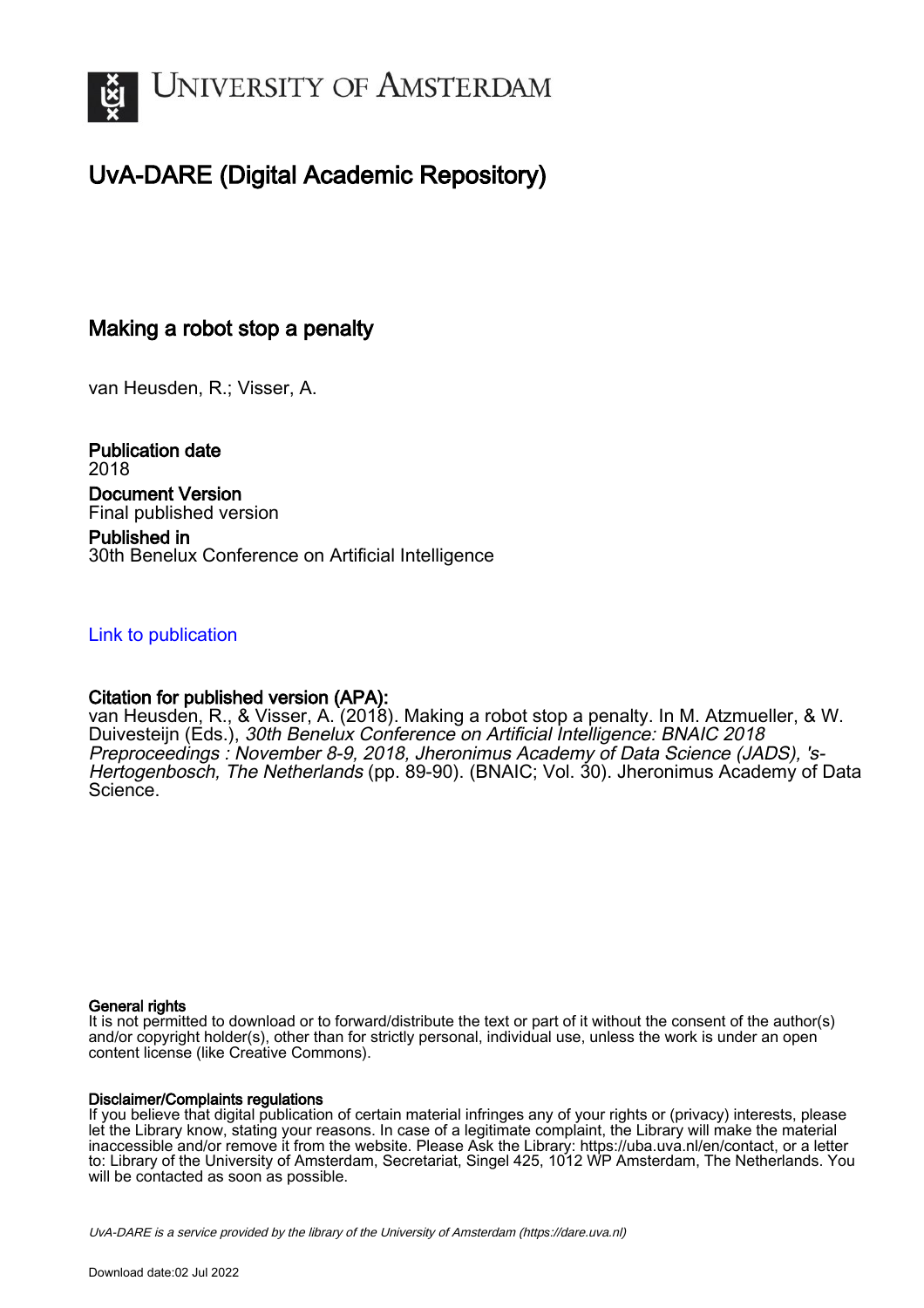# 30th Benelux Conference on Artificial Intelligence

## BNAIC 2018 Preproceedings

November 8-9, 2018

Jheronimus Academy of Data Science (JADS), 's-Hertogenbosch, The Netherlands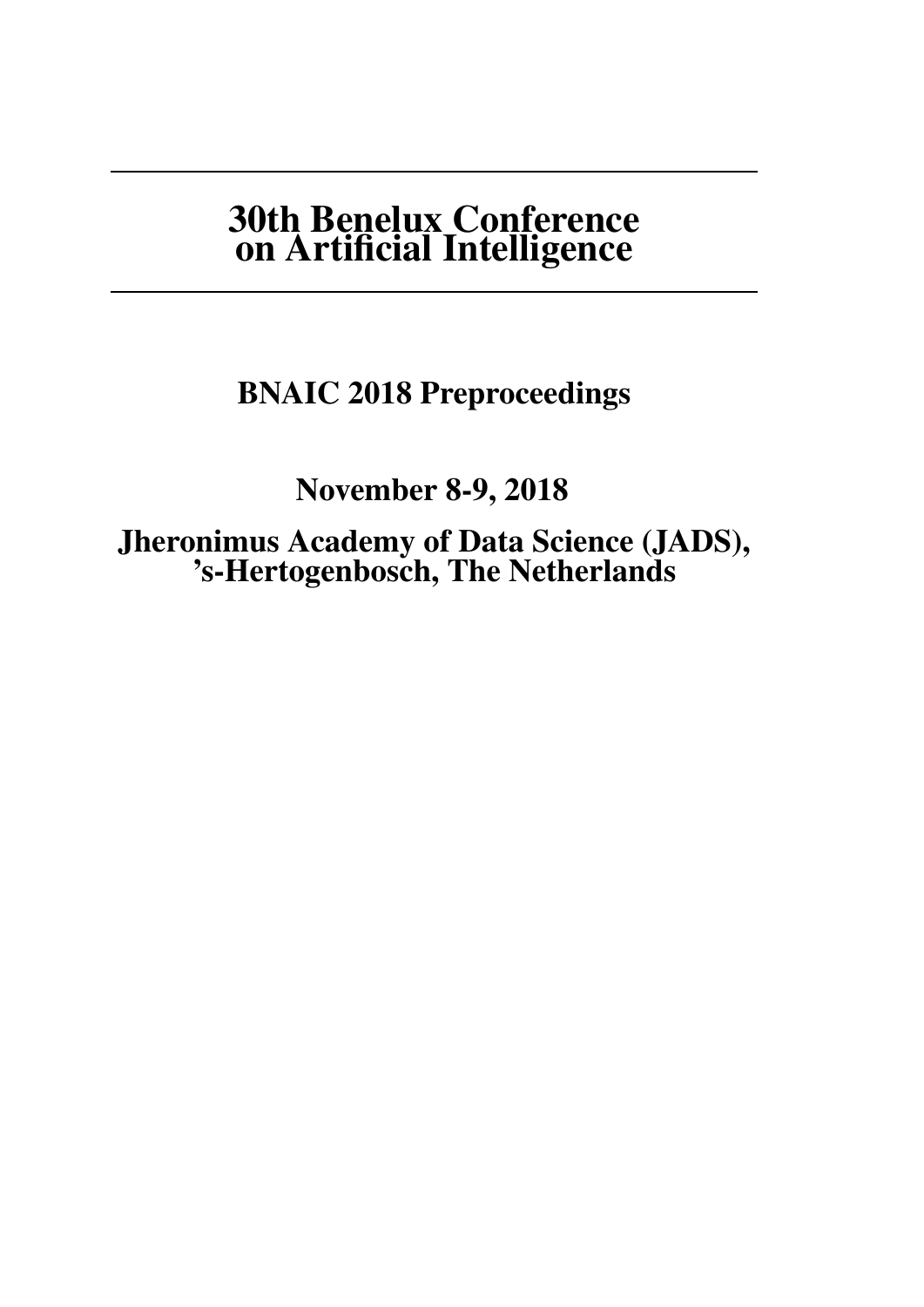Editors: *Martin Atzmueller* CSAI/JADS, Tilburg University *Wouter Duivesteijn* Eindhoven University of Technology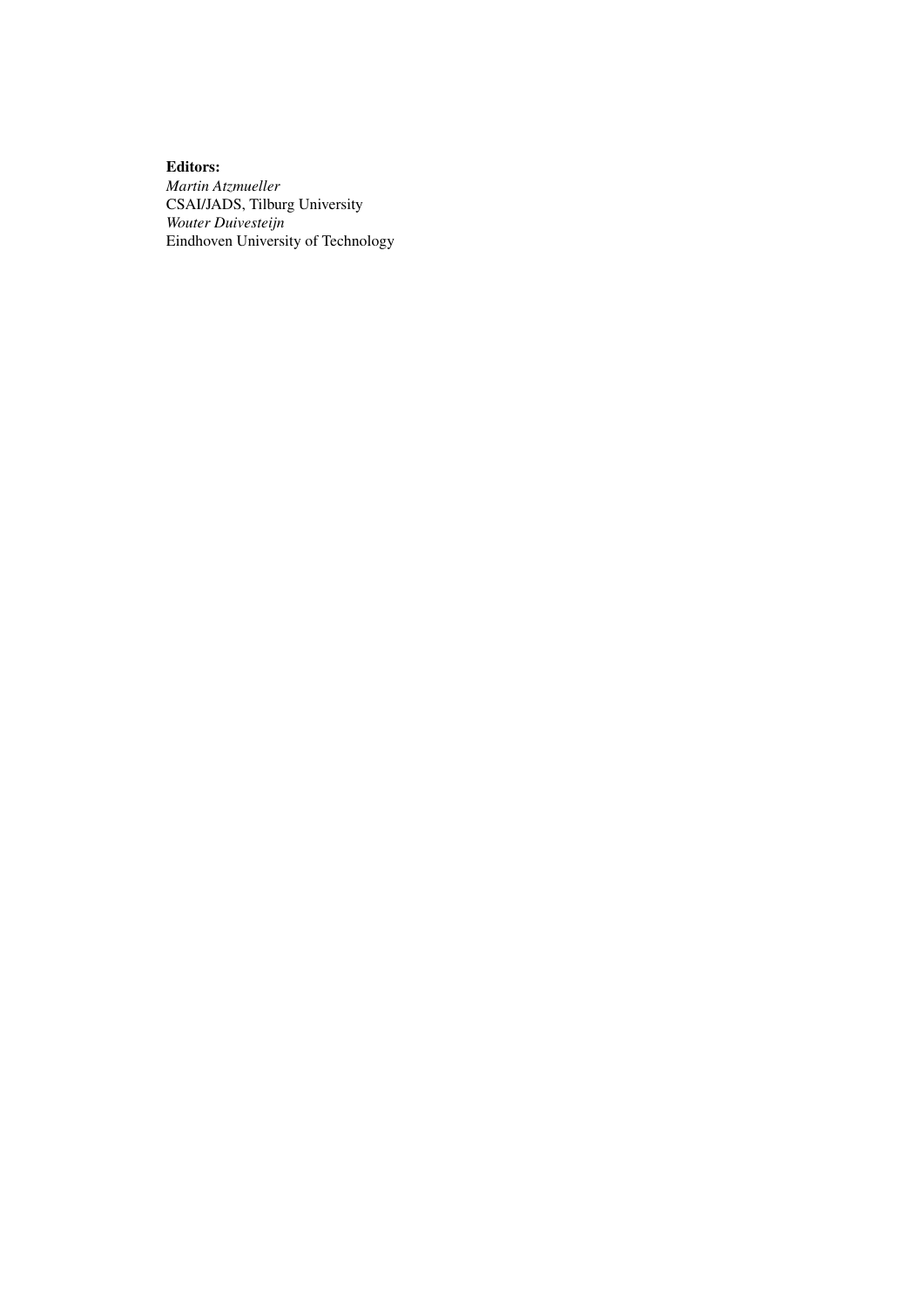### Making a Robot Stop a Penalty

Ruben van Heusden Supervisor : dhr. dr. A. Visser

Intelligent Robotics Lab, Faculty of Science, University of Amsterdam

Abstract. This research will focus on is the question of how to train a humanoid robot to stop a penalty using Q Learning combined with Transfer Learning on a neural network. The Transfer Learning technique proved allow the robot to learn stop the robot without domain knowledge in the form of an intermediate reward.

Keywords: Reinforcement Learning · Transfer Learning · RoboCup

Context This is a short extract of my thesis [4], which addresses the problem of decision making for an autonomous goalkeeping robot in a penalty shootout. A solution would contribute to the goal of having robot soccer players outperform human soccer players by 2050, which is still an open challenge in artificial intelligence [1]. The problem is complex as the amount of information provided to the goalkeeper is limited and the goalkeeper only has a limited time frame within it has to make a decision. Previous approaches often involved a human coding complex behavioral rules for the robots, which is very inflexible and the process of constructing behavioral rules and discovering the right parameters can be very time consuming [3].

Method To allow a simulated robot to efficiently learn an optimal strategy by itself, a sensible reward function should be used, which requires domain knowledge. Instead, the domain knowledge is used to present the robot a succession of tasks, increasing in difficulty and using the experience gained in previous tasks to guide the robot in the following tasks [5]. In this research, 4 tasks increasing in difficulty (possible shooting angles for the penalty kicker) were used as shown in Figure 1, where the agent progressed to the next task when it was able to stop 30 penalties in a row. By using this approach, the agent would not necessarily need an intermediate reward, as it might be able to learn the basic concepts of the game in a simple environment and build on that knowledge to have success in more difficult tasks.

Results The approach presented in this thesis uses Q learning combined with a deep neural network [2] applied to discrete state and actions spaces and transfer learning to learn a behavioral policy. With intermediate rewards the algorithm is able to successfully stop a penalty in ∼96% of the trials, with an average training length of 813 trials. Without intermediate rewards and using transfer learning, the agent was able to stop a penalty with an accuracy of ∼65% after an average of 7476 trials.